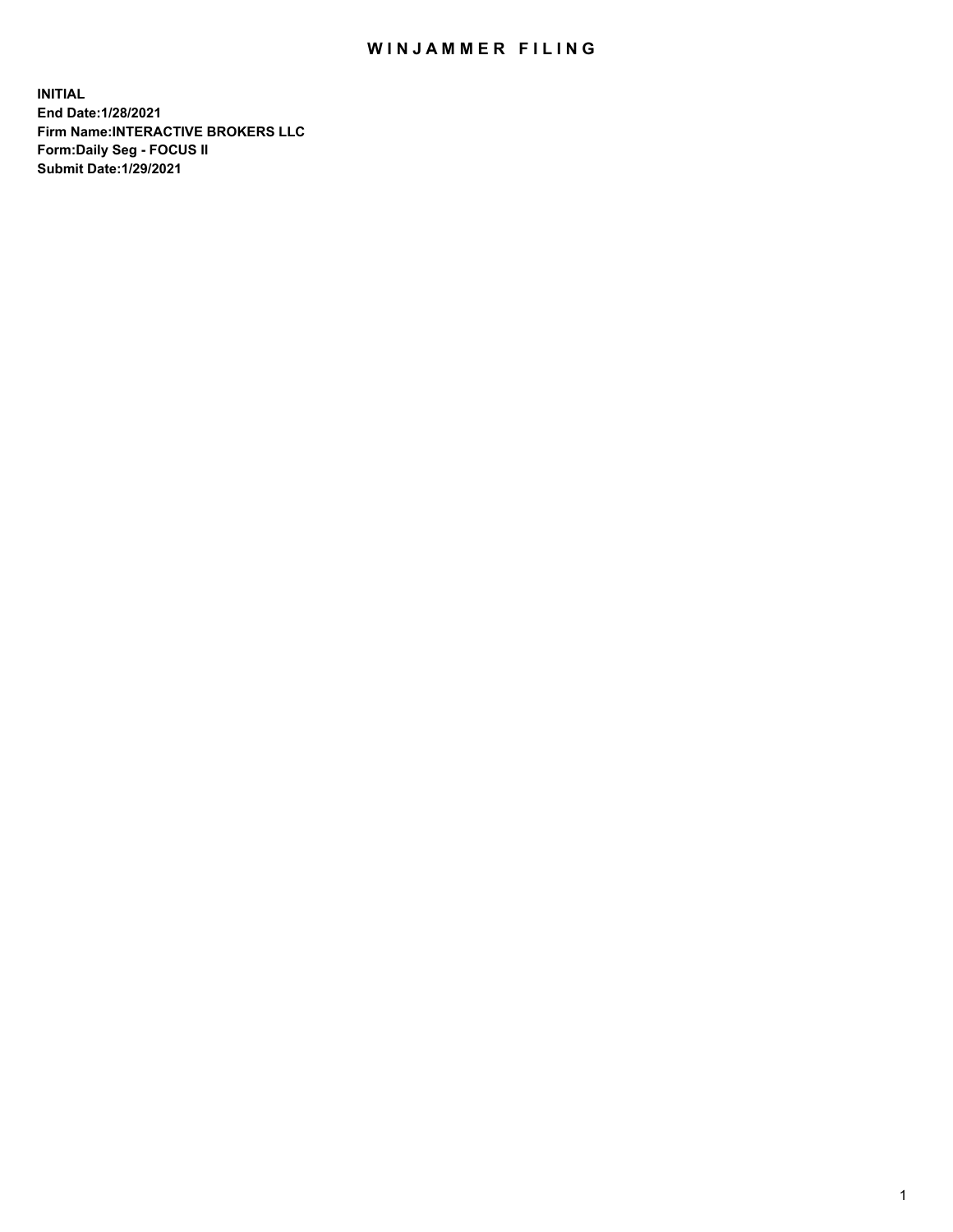**INITIAL End Date:1/28/2021 Firm Name:INTERACTIVE BROKERS LLC Form:Daily Seg - FOCUS II Submit Date:1/29/2021 Daily Segregation - Cover Page**

| Name of Company                                                                                                                                                                                                                                                                                                                | <b>INTERACTIVE BROKERS LLC</b>                                                   |
|--------------------------------------------------------------------------------------------------------------------------------------------------------------------------------------------------------------------------------------------------------------------------------------------------------------------------------|----------------------------------------------------------------------------------|
| <b>Contact Name</b>                                                                                                                                                                                                                                                                                                            | James Menicucci                                                                  |
| <b>Contact Phone Number</b>                                                                                                                                                                                                                                                                                                    | 203-618-8085                                                                     |
| <b>Contact Email Address</b>                                                                                                                                                                                                                                                                                                   | jmenicucci@interactivebrokers.c<br>om                                            |
| FCM's Customer Segregated Funds Residual Interest Target (choose one):<br>a. Minimum dollar amount: ; or<br>b. Minimum percentage of customer segregated funds required:% ; or<br>c. Dollar amount range between: and; or<br>d. Percentage range of customer segregated funds required between:% and%.                         | <u>0</u><br>$\overline{\mathbf{0}}$<br>155,000,000 245,000,000<br>0 <sub>0</sub> |
| FCM's Customer Secured Amount Funds Residual Interest Target (choose one):<br>a. Minimum dollar amount: ; or<br>b. Minimum percentage of customer secured funds required:% ; or<br>c. Dollar amount range between: and; or<br>d. Percentage range of customer secured funds required between:% and%.                           | <u>0</u><br>$\overline{\mathbf{0}}$<br>80,000,000 120,000,000<br>0 <sub>0</sub>  |
| FCM's Cleared Swaps Customer Collateral Residual Interest Target (choose one):<br>a. Minimum dollar amount: ; or<br>b. Minimum percentage of cleared swaps customer collateral required:% ; or<br>c. Dollar amount range between: and; or<br>d. Percentage range of cleared swaps customer collateral required between:% and%. | <u>0</u><br>$\underline{\mathbf{0}}$<br>0 <sub>0</sub><br>0 <sub>0</sub>         |

Attach supporting documents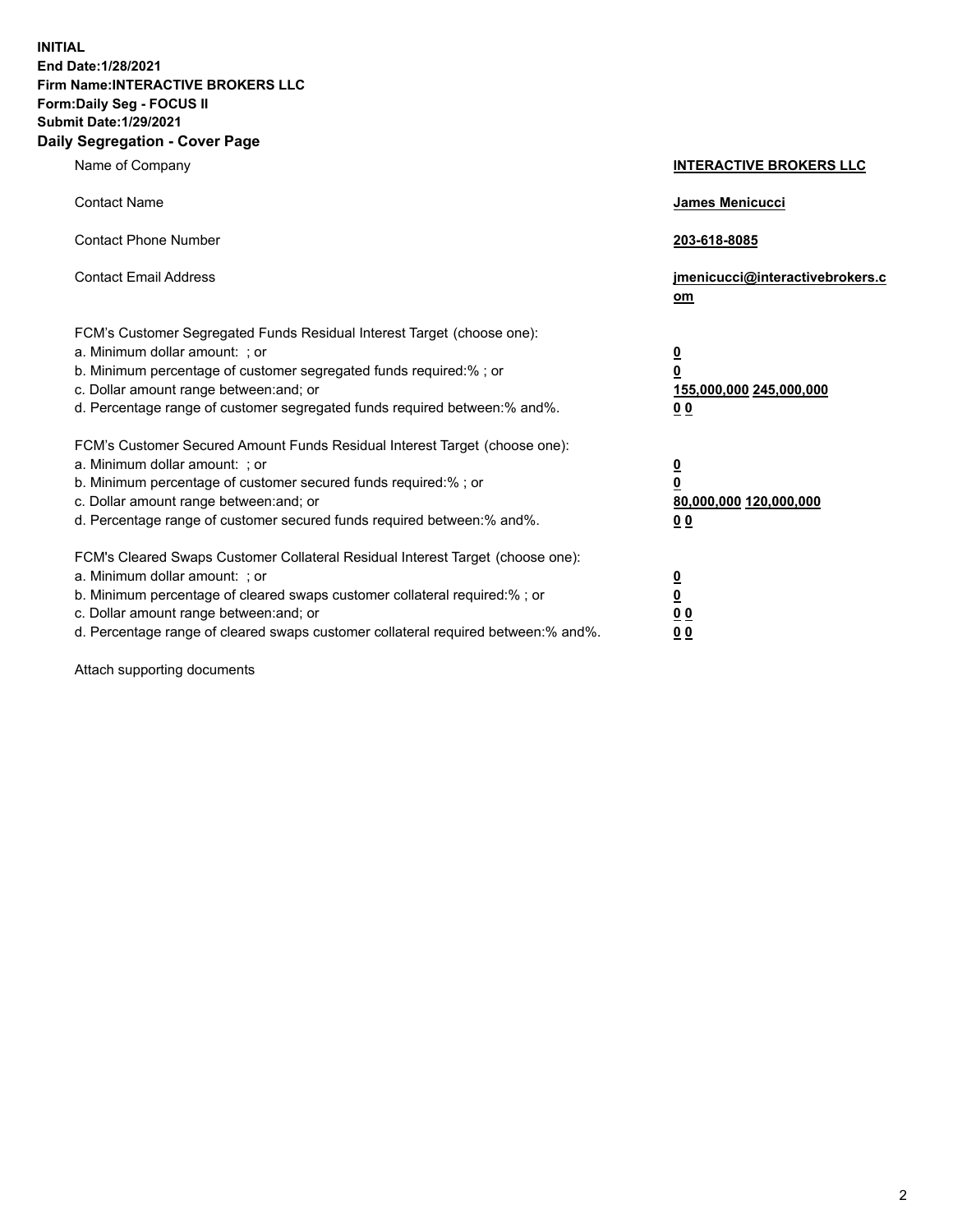**INITIAL End Date:1/28/2021 Firm Name:INTERACTIVE BROKERS LLC Form:Daily Seg - FOCUS II Submit Date:1/29/2021 Daily Segregation - Secured Amounts**

## Foreign Futures and Foreign Options Secured Amounts Amount required to be set aside pursuant to law, rule or regulation of a foreign government or a rule of a self-regulatory organization authorized thereunder **0** [7305] 1. Net ledger balance - Foreign Futures and Foreign Option Trading - All Customers A. Cash **475,188,643** [7315] B. Securities (at market) **0** [7317] 2. Net unrealized profit (loss) in open futures contracts traded on a foreign board of trade **838,268** [7325] 3. Exchange traded options a. Market value of open option contracts purchased on a foreign board of trade **93,156** [7335] b. Market value of open contracts granted (sold) on a foreign board of trade **-9,884** [7337] 4. Net equity (deficit) (add lines 1. 2. and 3.) **476,110,183** [7345] 5. Account liquidating to a deficit and account with a debit balances - gross amount **6,520** [7351] Less: amount offset by customer owned securities **0** [7352] **6,520** [7354] 6. Amount required to be set aside as the secured amount - Net Liquidating Equity Method (add lines 4 and 5) **476,116,703** [7355] 7. Greater of amount required to be set aside pursuant to foreign jurisdiction (above) or line 6. **476,116,703** [7360] FUNDS DEPOSITED IN SEPARATE REGULATION 30.7 ACCOUNTS 1. Cash in banks A. Banks located in the United States **71,399,842** [7500] B. Other banks qualified under Regulation 30.7 **0** [7520] **71,399,842** [7530] 2. Securities A. In safekeeping with banks located in the United States **374,991,000** [7540] B. In safekeeping with other banks qualified under Regulation 30.7 **0** [7560] **374,991,000** [7570] 3. Equities with registered futures commission merchants A. Cash **0** [7580] B. Securities **0** [7590] C. Unrealized gain (loss) on open futures contracts **0** [7600] D. Value of long option contracts **0** [7610] E. Value of short option contracts **0** [7615] **0** [7620] 4. Amounts held by clearing organizations of foreign boards of trade A. Cash **0** [7640] B. Securities **0** [7650] C. Amount due to (from) clearing organization - daily variation **0** [7660] D. Value of long option contracts **0** [7670] E. Value of short option contracts **0** [7675] **0** [7680] 5. Amounts held by members of foreign boards of trade A. Cash **160,162,572** [7700] B. Securities **0** [7710] C. Unrealized gain (loss) on open futures contracts **-7,358,502** [7720] D. Value of long option contracts **93,156** [7730] E. Value of short option contracts **-9,884** [7735] **152,887,342** [7740] 6. Amounts with other depositories designated by a foreign board of trade **0** [7760] 7. Segregated funds on hand **0** [7765] 8. Total funds in separate section 30.7 accounts **599,278,184** [7770] 9. Excess (deficiency) Set Aside for Secured Amount (subtract line 7 Secured Statement Page 1 from Line 8) **123,161,481** [7380] 10. Management Target Amount for Excess funds in separate section 30.7 accounts **80,000,000** [7780] 11. Excess (deficiency) funds in separate 30.7 accounts over (under) Management Target **43,161,481** [7785]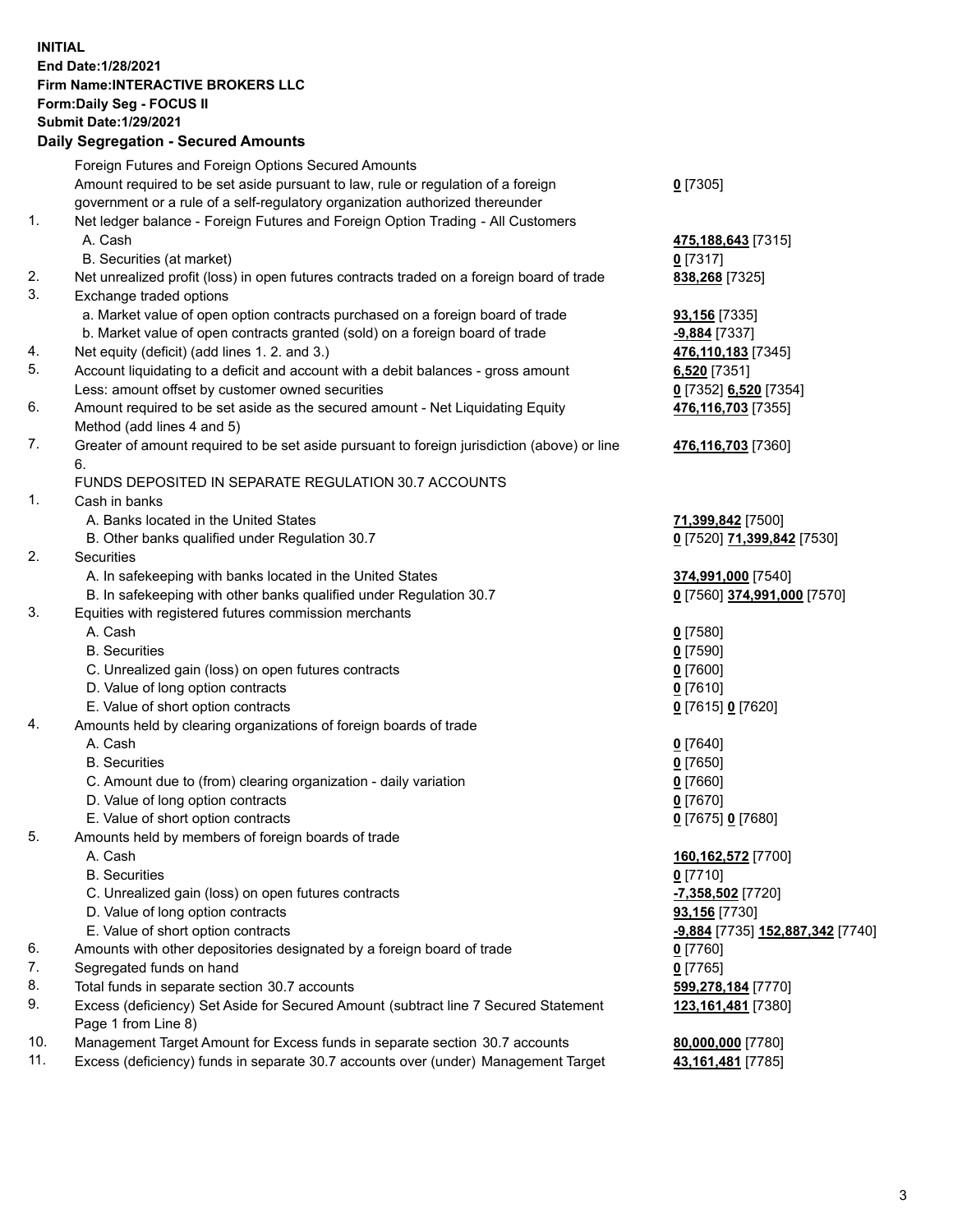**INITIAL End Date:1/28/2021 Firm Name:INTERACTIVE BROKERS LLC Form:Daily Seg - FOCUS II Submit Date:1/29/2021 Daily Segregation - Segregation Statement** SEGREGATION REQUIREMENTS(Section 4d(2) of the CEAct) 1. Net ledger balance A. Cash **5,491,215,477** [7010] B. Securities (at market) **0** [7020] 2. Net unrealized profit (loss) in open futures contracts traded on a contract market **179,196,795** [7030] 3. Exchange traded options A. Add market value of open option contracts purchased on a contract market **300,226,309** [7032] B. Deduct market value of open option contracts granted (sold) on a contract market **-283,754,512** [7033] 4. Net equity (deficit) (add lines 1, 2 and 3) **5,686,884,069** [7040] 5. Accounts liquidating to a deficit and accounts with debit balances - gross amount **3,241,489** [7045] Less: amount offset by customer securities **0** [7047] **3,241,489** [7050] 6. Amount required to be segregated (add lines 4 and 5) **5,690,125,558** [7060] FUNDS IN SEGREGATED ACCOUNTS 7. Deposited in segregated funds bank accounts A. Cash **2,354,904,098** [7070] B. Securities representing investments of customers' funds (at market) **1,462,430,160** [7080] C. Securities held for particular customers or option customers in lieu of cash (at market) **0** [7090] 8. Margins on deposit with derivatives clearing organizations of contract markets A. Cash **504,898,542** [7100] B. Securities representing investments of customers' funds (at market) **1,601,171,085** [7110] C. Securities held for particular customers or option customers in lieu of cash (at market) **0** [7120] 9. Net settlement from (to) derivatives clearing organizations of contract markets **-11,638,562** [7130] 10. Exchange traded options A. Value of open long option contracts **299,893,934** [7132] B. Value of open short option contracts **-283,775,610** [7133] 11. Net equities with other FCMs A. Net liquidating equity **0** [7140] B. Securities representing investments of customers' funds (at market) **0** [7160] C. Securities held for particular customers or option customers in lieu of cash (at market) **0** [7170] 12. Segregated funds on hand **0** [7150] 13. Total amount in segregation (add lines 7 through 12) **5,927,883,647** [7180] 14. Excess (deficiency) funds in segregation (subtract line 6 from line 13) **237,758,089** [7190] 15. Management Target Amount for Excess funds in segregation **155,000,000** [7194]

16. Excess (deficiency) funds in segregation over (under) Management Target Amount Excess

**82,758,089** [7198]